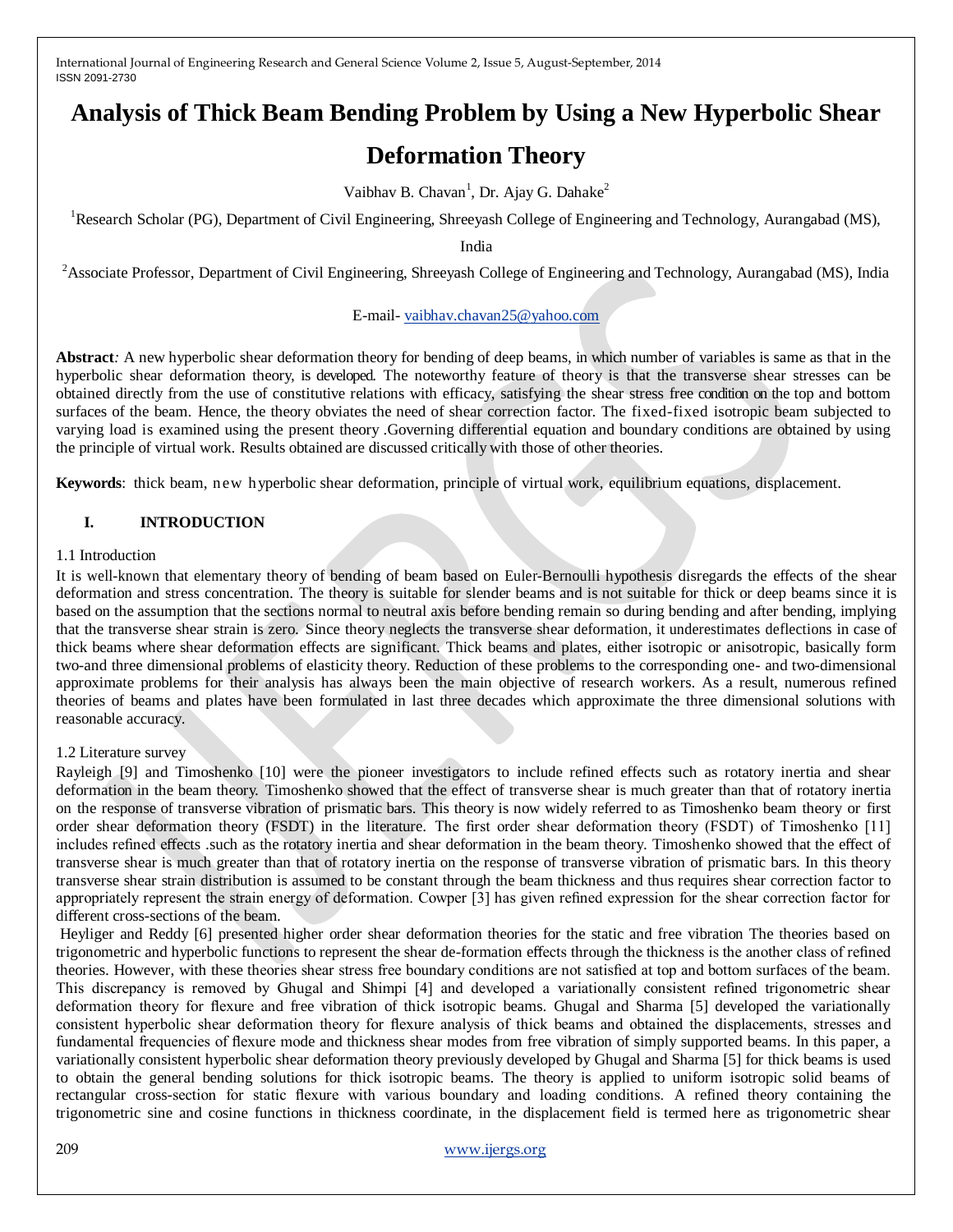deformation theory (TSDT). The trigonometric functions involving thickness coordinate are associated with transverse shear deformation effects and the shear stress distribution through the thickness of the beam. This is another class of refined theories in which number of displacement variables in the simplest form can be same as those in FSDT the results are compared with those of elementary, refined beam theory to verify the credibility of the present shear deformation theory. In this paper development of theory and its application to thick fixed beam is presented.

## **II. DEVELOPMENT OF THEORY**

The beam under consideration as shown in Figure1 occupies in  $0-x-y-z$  Cartesian coordinate system the region:<br> $0 \le x \le L : 0 \le y \le h : -\frac{h}{x} \le z \le \frac{h}{x}$ 

$$
0 \le x \le L \quad 0 \le y \le b \quad -\frac{h}{2} \le z \le \frac{h}{2} \tag{1}
$$

where *x*, *y*, *z* are Cartesian coordinates, *L* and *b* are the length and width of beam in the x and *y* directions respectively, and *h* is the thickness of the beam in the z-direction. The beam is made up of homogeneous, linearly elastic isotropic material**.** 



Fig. 1 Beam under bending in *x-z* plane

2.1 The displacement field

The displacement field of the present beam theory is of the form:  
\n
$$
u(x, z) = -z \frac{dw}{dx} + \left[ z \cosh\left(\frac{\alpha}{2}\right) - \frac{h}{\alpha} \sinh\left(\frac{\alpha z}{h}\right) \right]
$$
\n
$$
w(x, z) = w(x)
$$
\n(2)

where  *the axial displacement in x direction and w is the transverse displacement in*  $z$  *direction of the beam. The sinusoidal function* is assigned according to the shear stress distribution through the thickness of the beam. The function  $\phi$  represents rotation of the beam at neutral axis, which is an unknown function to be determined. The normal and shear strains obtained within the framework of linear theory of elasticity using displacement field given by Eqn. (1) are as follows.

Shear strain: 
$$
\gamma_{zx} = \frac{\partial u}{\partial z} + \frac{dw}{dx} = \cos \frac{\pi z}{h} \phi
$$
 (3)

The stress-strain relationships used are as follows:

$$
\sigma_x = E\varepsilon_x = -Ez \frac{d^2 w}{dx^2} + \frac{Eh}{\pi} \sin \frac{\pi z}{h} \frac{d\phi}{dx}
$$
  

$$
\tau_{zx} = G\gamma_{zx} = G \cos \frac{\pi z}{h} \phi
$$
 (4)

#### 2.2 Governing equations and boundary conditions

Using the expressions for strains and stresses (2) through (4) and using the principle of virtual work, variationally consistent governing differential equations and boundary conditions for the beam under consideration ca

differential equations and boundary conditions for the beam under consideration can be obtained. The principle of virtual work when applied to the beam leads to:  
\n
$$
b \int_{x=0}^{x=L} \int_{z=-h/2}^{z=+h/2} (\sigma_x \delta \varepsilon_x + \tau_{zx} \delta \gamma_{zx}) dx dz - \int_{x=0}^{x=L} q(x) \delta w dx = 0
$$
\n(5)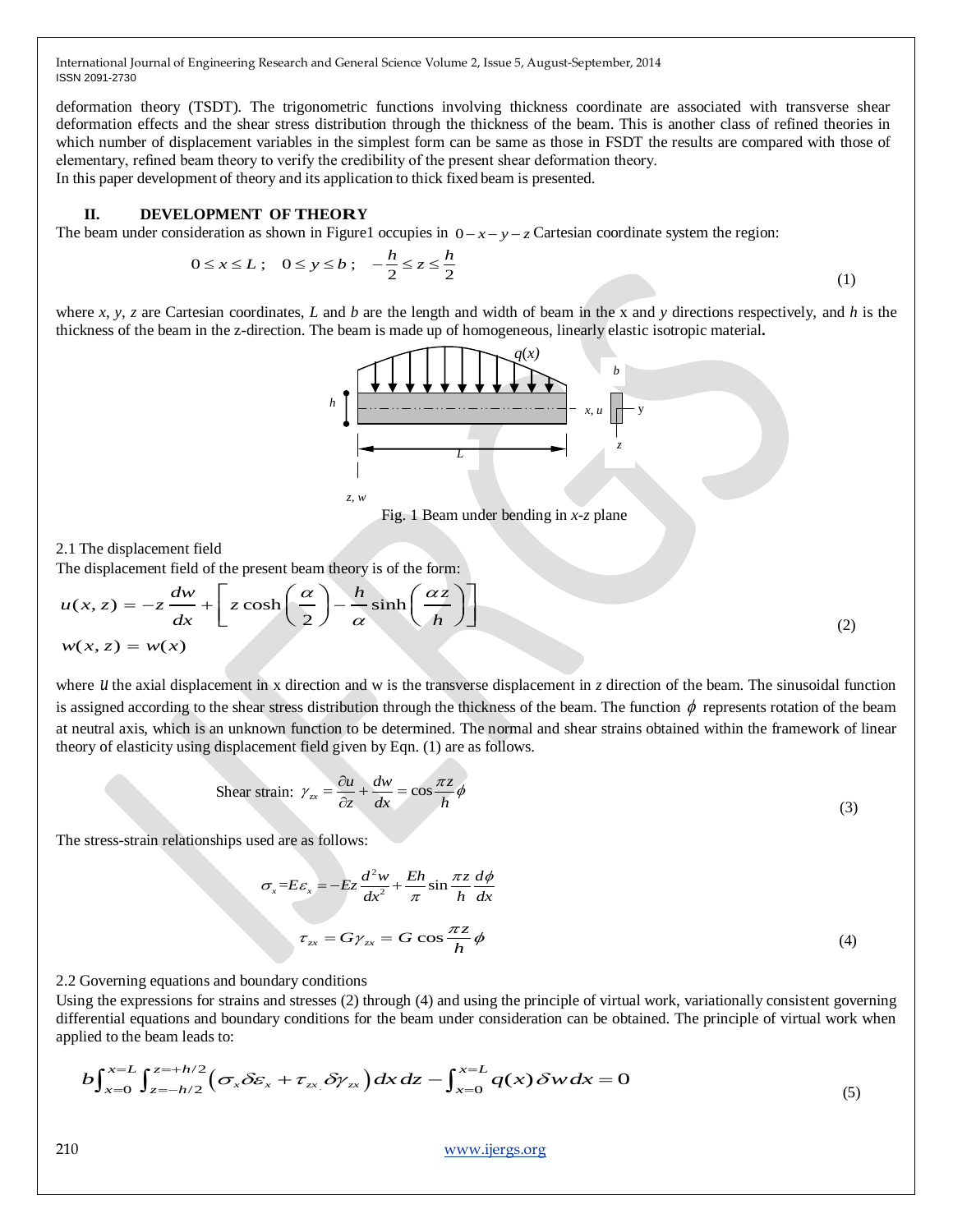where the symbol  $\delta$  denotes the variational operator. Employing Green's theorem in Eqn. (4) successively, we obtain the coupled Euler-Lagrange equations which are the governing differential equations and associated boundary conditions of the beam. The governing differential equations obtained are as follows:

$$
EI \frac{d^4 w}{dx^4} - \frac{24}{\pi^3} EI \frac{d^3 \phi}{dx^3} = q(x)
$$
  
\n
$$
\frac{24}{\pi^3} EI \frac{d^3 w}{dx^3} - \frac{6}{\pi^2} EI \frac{d^2 \phi}{dx^2} + \frac{GA}{2} \phi = 0
$$
\n(7)

The associated consistent natural boundary condition obtained is of following form:

At the ends  $x = 0$  and  $x = L$ 

$$
V_x = EI \frac{d^3 w}{dx^3} - \frac{24}{\pi^3} EI \frac{d^2 \phi}{dx^2} = 0
$$
 or *w* is prescribed (8)

$$
M_x = EI \frac{d^2 w}{dx^2} - \frac{24}{\pi^3} EI \frac{d\phi}{dx} = 0 \quad \text{or} \quad \frac{dw}{dx} \text{ is prescribed}
$$
  
\n
$$
M_a = EI \frac{24}{\pi^3} \frac{d^2 w}{dx^2} - \frac{6}{\pi^2} EI \frac{d\phi}{dx} = 0 \text{ or } \phi \text{ is prescribed}
$$
\n(10)

2.3 The general solution of governing equilibrium equations of the Beam

The general solution for transverse displacement  $w(x)$  and warping function  $\phi(x)$  is obtained using Eqns. (6) and (7) using method of solution of linear differential equations with constant coefficients. Integrating and rearranging the first governing Eqn. (6), we obtain the following equation

$$
\frac{d^3w}{dx^3} = \frac{24}{\pi^3} \frac{d^2\phi}{dx^2} + \frac{Q(x)}{EI}
$$
\n(11)

where  $Q(x)$  is the generalized shear force for beam and it is given by  $Q(x) = |q dx + C_1|$  $\mathbf{0}$  $Q(x) = \int_a^x q dx + C_1$ .

Now the second governing Eqn. (7) is rearranged in the following form:

$$
\frac{d^3w}{dx^3} = \frac{\pi}{4} \frac{d^2\phi}{dx^2} - \beta\phi
$$
\n(12)

A single equation in terms of  $\phi$  is now obtained using Eqns. (11) and (12) as:

$$
\frac{d^2\phi}{dx^2} - \lambda^2 \phi = \frac{Q(x)}{\alpha EI} \tag{13}
$$

where constants 
$$
\alpha
$$
,  $\beta$  and  $\lambda$  in Eqns. (11) and (12) are as follows  

$$
\alpha = \left(\frac{\pi}{4} - \frac{24}{\pi^3}\right), \ \beta = \left(\frac{\pi^3}{48} \frac{GA}{EI}\right) \text{ and } \lambda^2 = \frac{\beta}{\alpha}
$$

The general solution of Eqn. (13) is as follows:  
\n
$$
\phi(x) = C_2 \cosh \lambda x + C_3 \sinh \lambda x - \frac{Q(x)}{\beta EI}
$$
\n(14)

thrice with respect to *x*. The general solution for  $w(x)$  is obtained as follows: it  $w(x)$  is obtained by<br>tion for  $w(x)$  is obtain<br> $\left(\frac{\pi}{4}\lambda^2 - \beta\right) \frac{EI}{\pi^3} (C_2 \sinh \lambda)$ 

The equation of transverse displacement 
$$
w(x)
$$
 is obtained by substituting the expression of  $\phi(x)$  in Eqn. (12) and then integrating it  
thrice with respect to x. The general solution for  $w(x)$  is obtained as follows:  

$$
EI w(x) = \iiint q dx dx dx dx + \frac{C_1 x^3}{6} + \left(\frac{\pi}{4} \lambda^2 - \beta\right) \frac{EI}{\lambda^3} (C_2 \sinh \lambda x + C_3 \cosh \lambda x) + C_4 \frac{x^2}{2} + C_5 x + C_6
$$
(15)

where  $C_1, C_2, C_3, C_4, C_5$  and  $C_6$  are arbitrary constants and can be obtained by imposing boundary conditions of beam.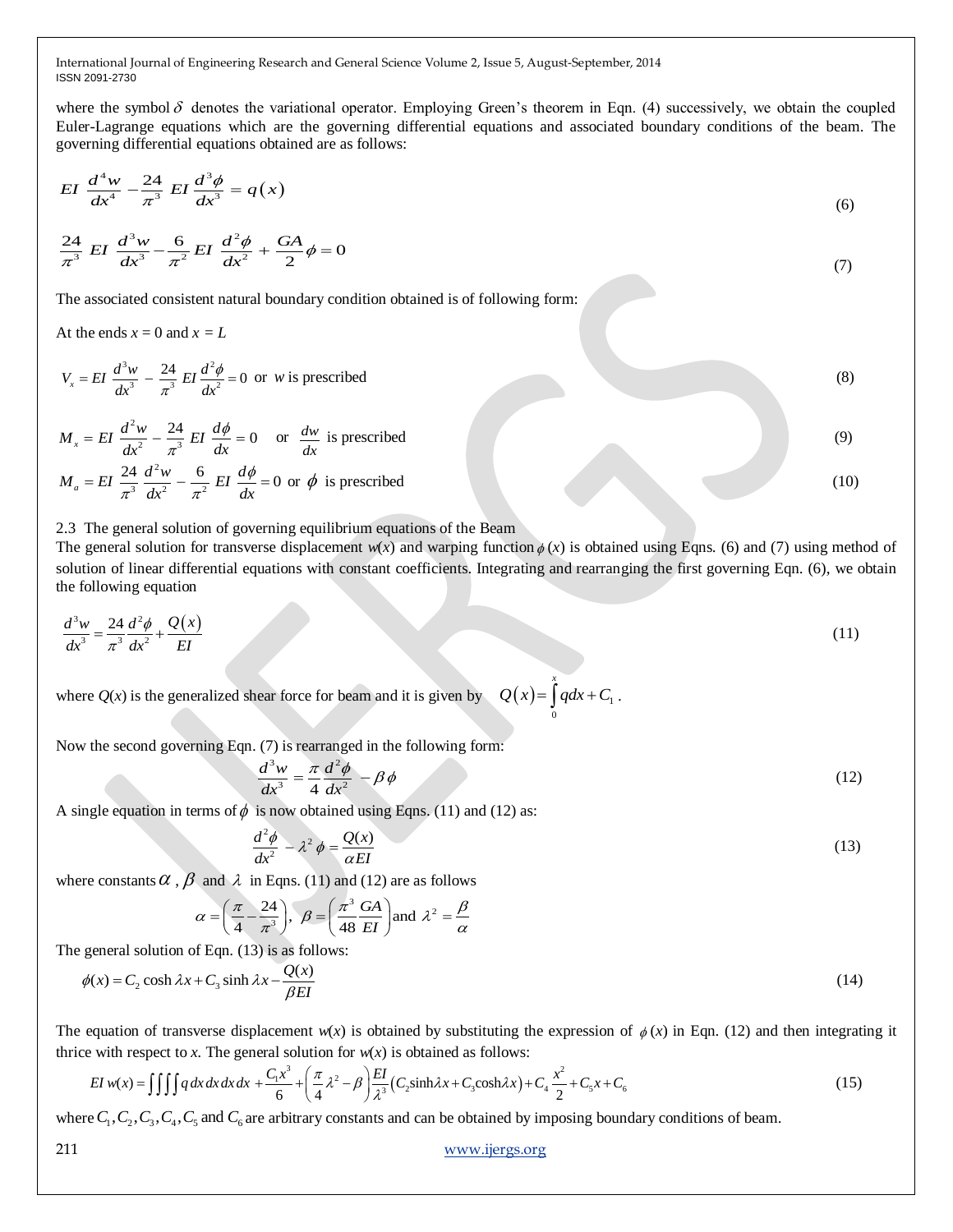## **III. ILLUSTRATIVE EXAMPLE**

In order to prove the efficacy of the present theory, the following numerical examples are considered. The material properties for beam used are:  $E = 210 \text{ GPa}$ ,  $\mu = 0.3$  and  $\rho = 7800 \text{ kg/m}^3$ , where *E* is the Young's modulus,  $\rho$  is the density, and  $\mu$  is the Poisson's ratio of beam material. The kinematic and static boundary conditions associated with various beam bending problems depending upon type of supports

Fixed end: 
$$
\frac{dw}{dx} = \phi = w = 0
$$
 at  $x = 0, 1$ .  
\n
$$
q(x) = q_0 \frac{x}{L}
$$
\n
$$
q(x) = q_0 \frac{x}{L}
$$
\n
$$
u
$$
\n
$$
u
$$
\n
$$
u
$$
\n
$$
u
$$
\n
$$
u
$$
\n
$$
u
$$
\n
$$
u
$$
\n
$$
u
$$
\n
$$
u
$$
\n
$$
u
$$
\n
$$
u
$$
\n
$$
u
$$
\n
$$
u
$$
\n
$$
u
$$
\n
$$
u
$$
\n
$$
u
$$
\n
$$
u
$$
\n
$$
u
$$
\n
$$
u
$$
\n
$$
u
$$
\n
$$
u
$$
\n
$$
u
$$
\n
$$
u
$$
\n
$$
u
$$
\n
$$
u
$$
\n
$$
u
$$
\n
$$
u
$$
\n
$$
u
$$
\n
$$
u
$$
\n
$$
u
$$
\n
$$
u
$$
\n
$$
u
$$
\n
$$
u
$$
\n
$$
u
$$
\n
$$
u
$$
\n
$$
u
$$
\n
$$
u
$$
\n
$$
u
$$
\n
$$
u
$$
\n
$$
u
$$
\n
$$
u
$$
\n
$$
u
$$
\n
$$
u
$$
\n
$$
u
$$
\n
$$
u
$$
\n
$$
u
$$
\n
$$
u
$$
\n
$$
u
$$
\n
$$
u
$$
\n
$$
u
$$
\n
$$
u
$$
\n
$$
u
$$
\n
$$
u
$$
\n
$$
u
$$
\n
$$
u
$$
\n
$$
u
$$
\n
$$
u
$$
\n
$$
u
$$
\n
$$
u
$$
\n
$$
u
$$
\n
$$
u
$$
\n
$$
u
$$
\

#### **IV. RESULTS AND DISCUSSION**

The results for maximum transverse displacement and maximum transverse shear stresses are presented in the following non dimensional form for the purpose of presenting the results in this paper,<br>  $\overline{u} = \frac{Ebu}{ah}$ ,  $\overline{w} = \frac{10Ebh^3w}{aI^4}$ ,  $\overline{\sigma}_x = \frac{b\sigma_x}{a}$ ,  $\overline{\tau}_{xx} = \frac{b\tau_{xx}}{a}$  $\frac{\sigma_x}{\tau}$  =  $\frac{b\tau_x}{c}$ 

$$
\overline{u} = \frac{Ebu}{qh}
$$
,  $\overline{w} = \frac{10Ebh^3w}{qL^4}$ ,  $\overline{\sigma}_x = \frac{b\sigma_x}{q}$ ,  $\overline{\tau}_x = \frac{b\tau_x}{q}$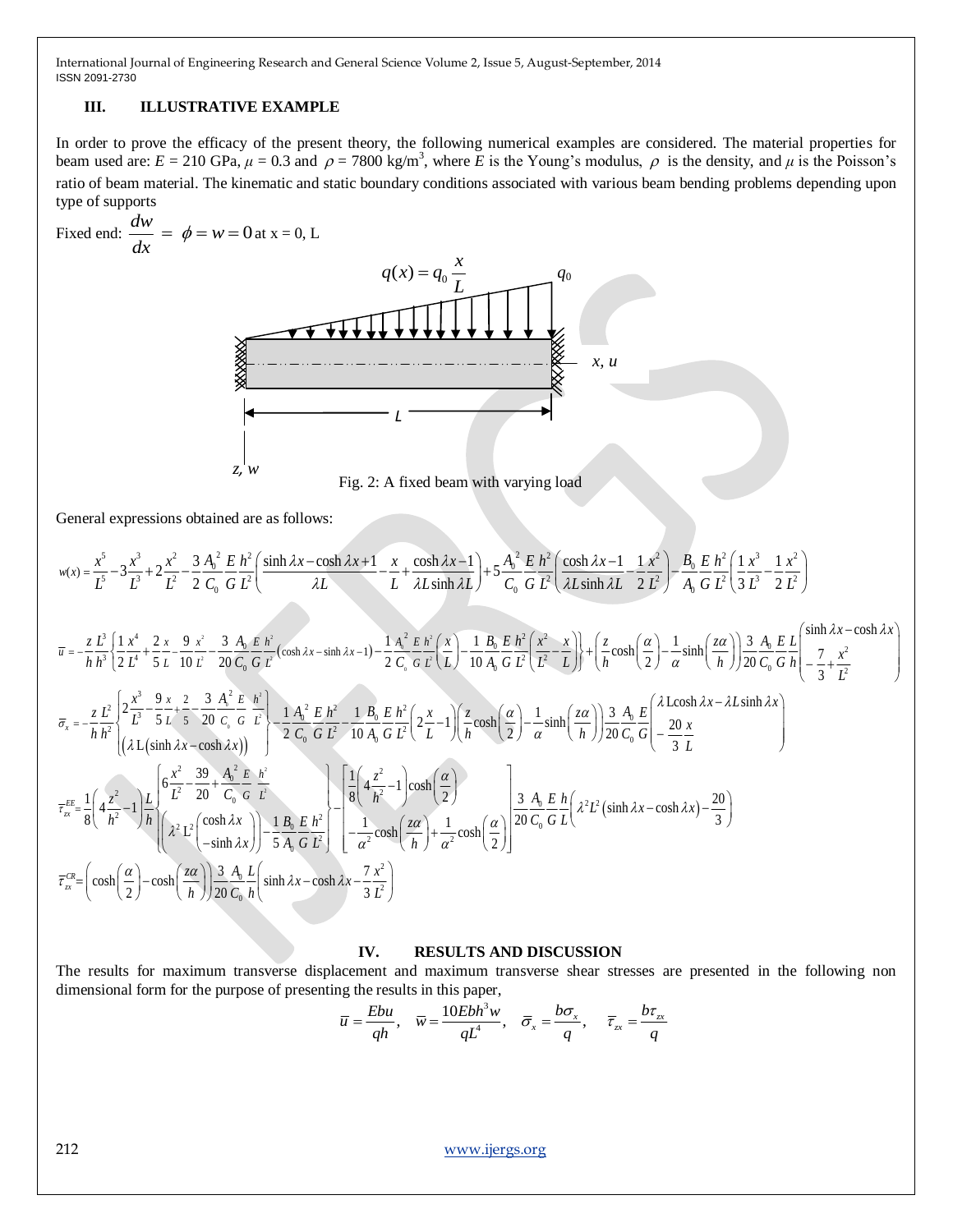TABLE-I NON-DIMENSIONAL AXIAL DISPLACEMENT ( $\overline{u}$ ) AT (*X* = 0.75*L*, *Z* = *H*/2), TRANSVERSE DEFLECTION ( $\overline{w}$ ) AT (*X* = 0.75L, Z=0.0) AXIAL STRESS (  $\bar{\sigma}_x$  ) AT (*X* = 0, *Z* = *H*/2) AND MAXIMUM TRANSVERSE SHEARS STRESSES  $\bar{\tau}_{zx}^{CR}$  $(X=0.01L, Z=0.0)$  and  $\overline{\tau}_{zx}^{EE}$  at  $(x=0.01L, z=0.0)$  of the Fixed Beam Subjected to Varying Load for Aspect Ratio 4

| Source                      | Model         | $\boldsymbol{u}$ | $\sigma_{x}$ | $\overline{\tau}_{zx}^{EE}$ | $\overline{\tau}_{_{zx}}^{^{{\textit{CR}}} }$ |
|-----------------------------|---------------|------------------|--------------|-----------------------------|-----------------------------------------------|
| Present                     | <b>NHPSDT</b> | $-2.3243$        | 4.5932       | $-0.7303$                   | 3.2118                                        |
| Ghugal and Sharma [70] [71] | <b>HPSDT</b>  | $-2.2480$        | 6.5984       | $-1.1052$                   | 0.5229                                        |
| Dahake                      | <b>TSDT</b>   | $-2.2688$        | 5.1300       | $-0.7546$                   | 0.4426                                        |
| Timoshenko [11]             | <b>FSDT</b>   | $-1.5375$        | 3.2000       | 0.9000                      | 0.0962                                        |
| Bernoulli-Euler             | <b>ETB</b>    | $-1.5375$        | 3.2000       | 0.9000                      |                                               |



Fig. 4(a): Variation of maximum axial displacement (*u*) Fig. 4 (b): Variation of maximum axial stress (*σx*)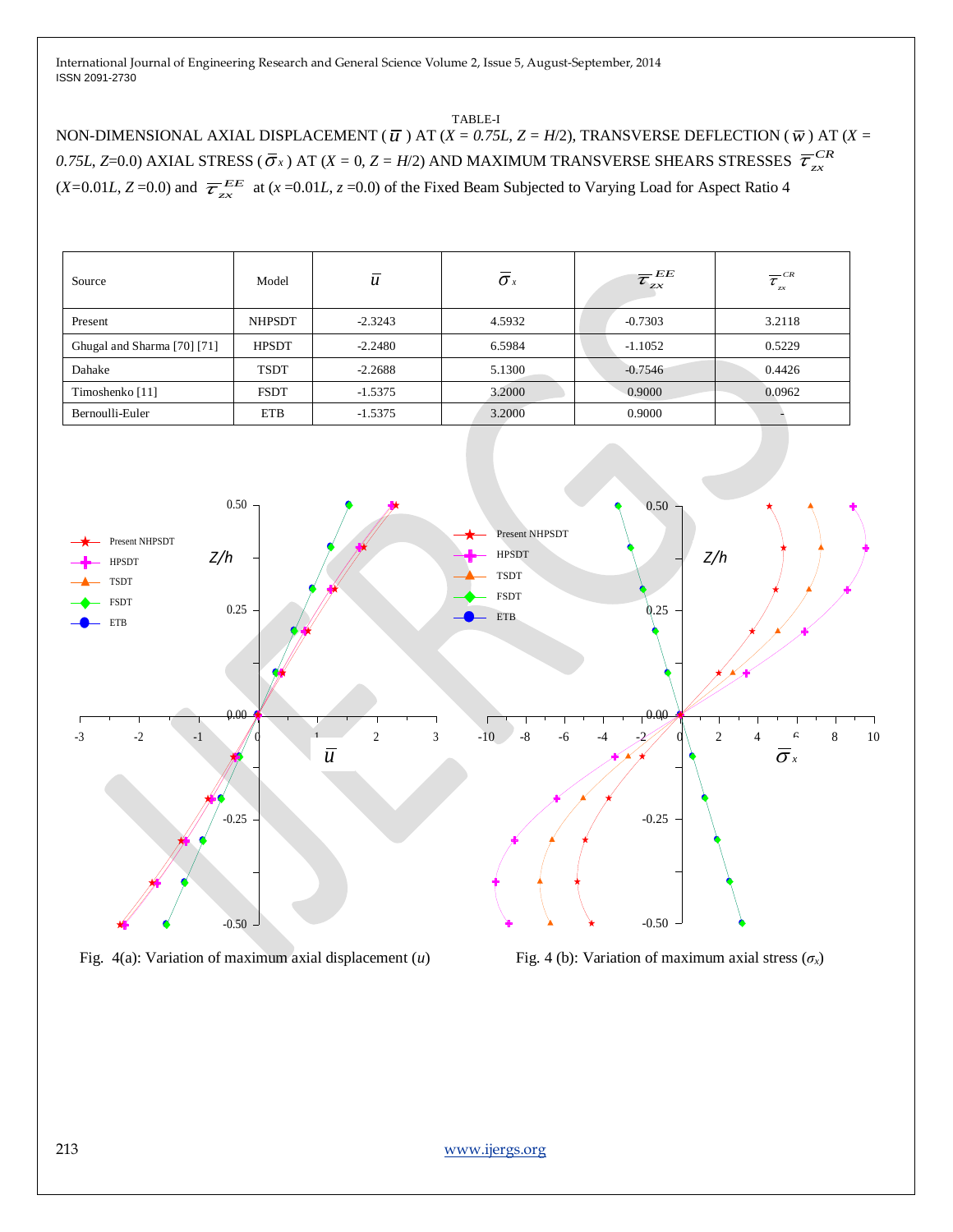

Fig. 4 (d): Variation of maximum transverse displacement (*w*) of fixed beam at (*x=0.75L, z* = 0) when subjected to varying load with aspect ratio AR.